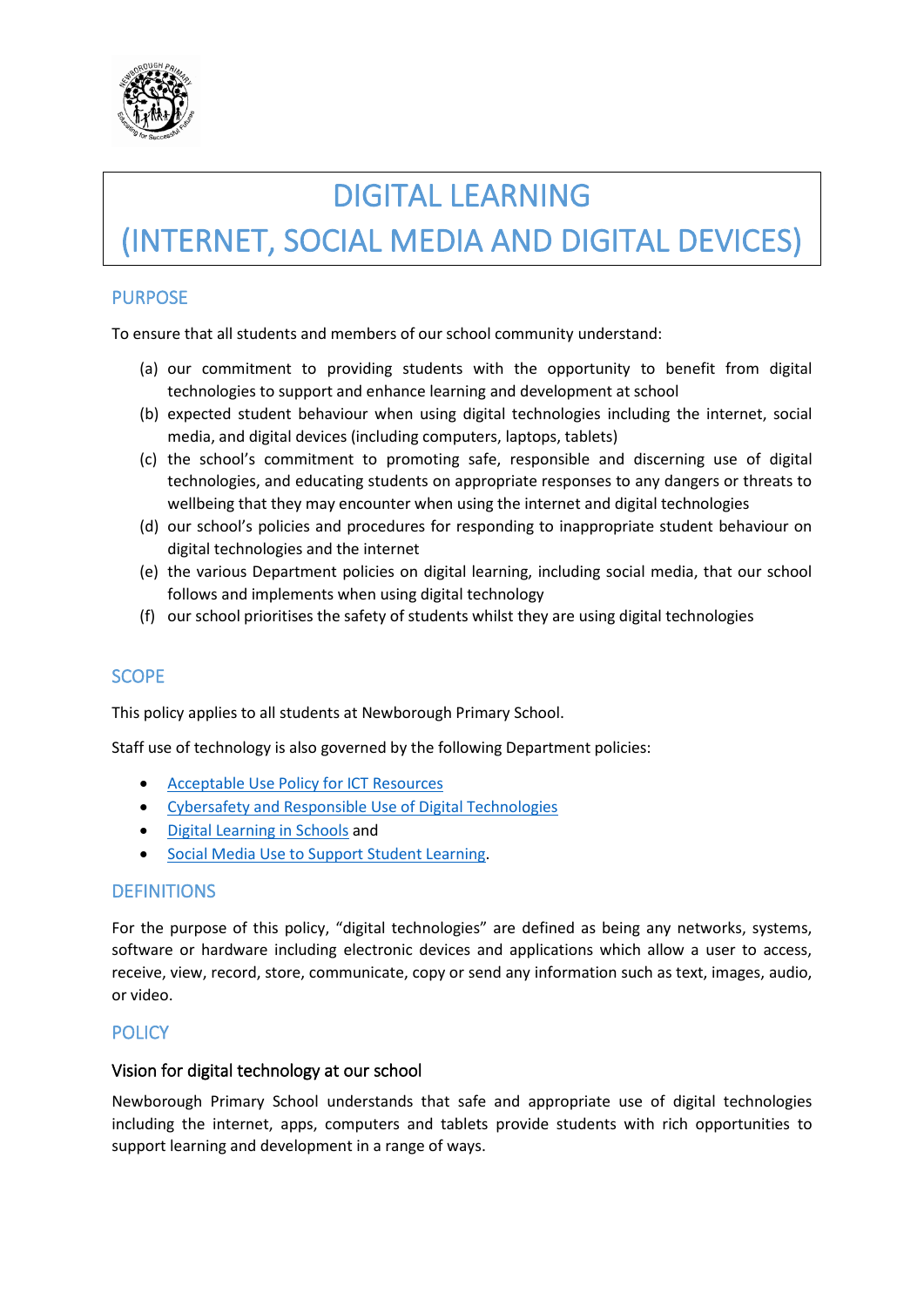

Through increased access to digital technologies, students can benefit from enhanced learning that is interactive, collaborative, personalised and engaging. Digital technologies enable our students to interact with and create high quality content, resources and tools. It also enables personalised learning tailored to students' particular needs and interests and transforms assessment, reporting and feedback, driving new forms of collaboration and communication.

Newborough Primary School believes that the use of digital technologies at school allows the development of valuable skills and knowledge and prepares students to thrive in our globalised and inter-connected world. Our school's vision is to empower students to use digital technologies safely and appropriately to reach their personal best and fully equip them to contribute positively to society as happy, healthy young adults.

#### Safe and appropriate use of digital technologies

Digital technology, if not used appropriately, may present risks to users' safety or wellbeing. At Newborough Primary School, we are committed to educating all students to be safe, responsible and discerning in the use of digital technologies, equipping them with skills and knowledge to navigate the digital age.

At Newborough Primary School, we:

- use online sites and digital tools that support students' learning, and focus our use of digital technologies on being learning-centred
- restrict the use of digital technologies in the classroom to specific uses with targeted educational or developmental aims
- supervise and support students using digital technologies in the classroom
- effectively and responsively address any issues or incidents that have the potential to impact on the wellbeing of our students
- have programs in place to educate our students to be promoting safe, responsible and discerning use of digital technologies, including [insert details of specific programs]
- educate our students about digital issues such as online privacy, intellectual property and copyright, and the importance of maintaining their own privacy online
- actively educate and remind students of our *Student Engagement* policy that outlines our School's values and expected student behaviour, including online behaviours
- have an Acceptable Use Agreement outlining the expectations of students when using digital technology at school
- use clear protocols and procedures to protect students working in online spaces, which includes reviewing the safety and appropriateness of online tools and communities, removing offensive content at earliest opportunity
- educate our students on appropriate responses to any dangers or threats to wellbeing that they may encounter when using the internet and other digital technologies
- provide a filtered internet service to block access to inappropriate content
- refer suspected illegal online acts to the relevant law enforcement authority for investigation
- support parents and carers to understand safe and responsible use of digital technologies and the strategies that can be implemented at home through regular updates in our newsletter and annual information sheets.

#### Student behavioural expectations

When using digital technologies, students are expected to behave in a way that is consistent with Newborough Primary School's *Statement of Values and Student Wellbeing and Engagement* policy.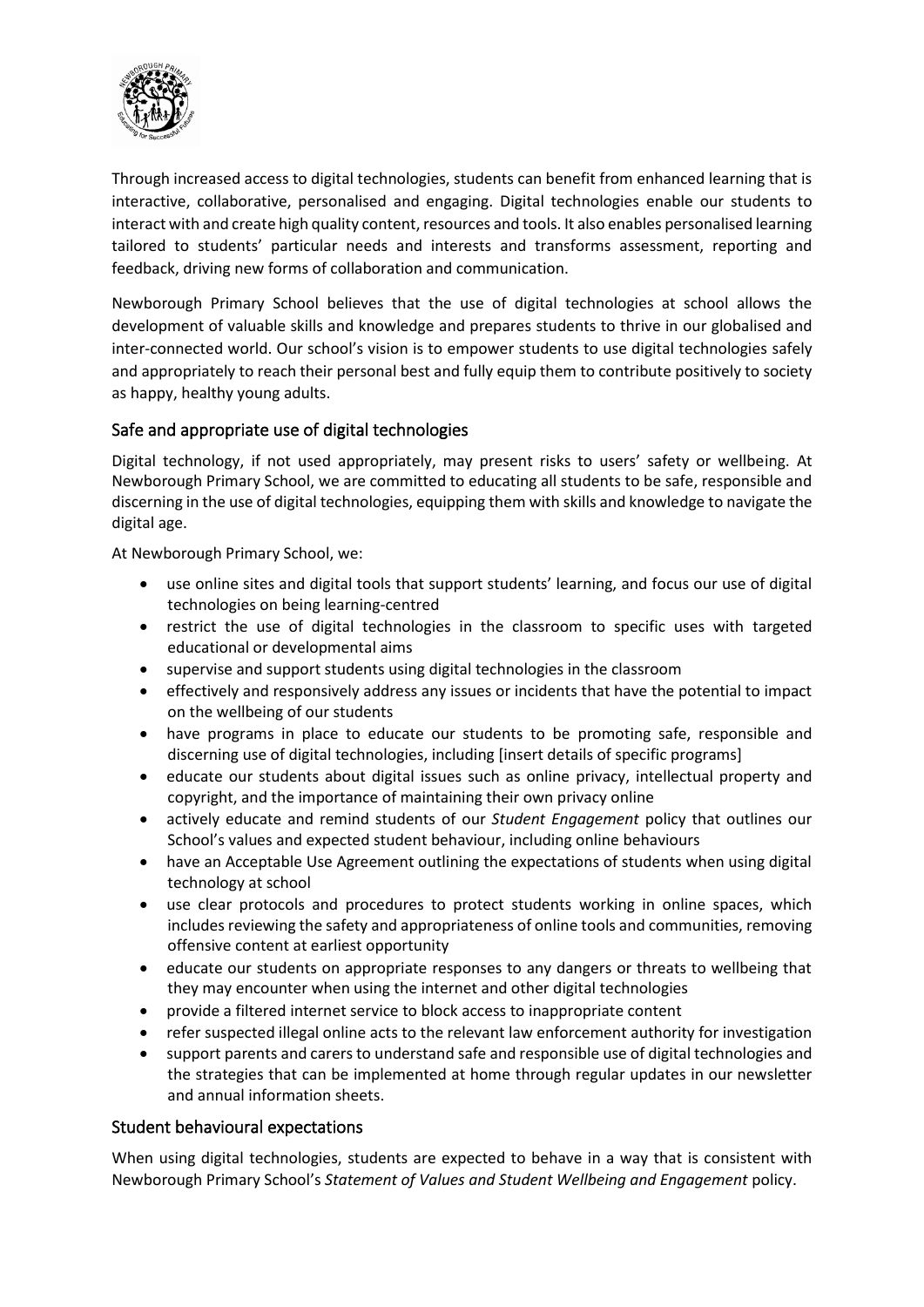

When a student acts in breach of the behaviour standards of our school community (including cyberbullying, using digital technologies to harass, threaten or intimidate, or viewing/posting/sharing of inappropriate or unlawful content), Newborough Primary School will institute a staged response, consistent with our policies and the Department's *Student Engagement and Inclusion Guidelines.*

Breaches of this policy by students can result in a number of consequences which will depend on the severity of the breach and the context of the situation. This includes:

- removal of network access privileges
- removal of internet access privileges
- removal of printing privileges
- other consequences as outlined in the school's *Student Wellbeing and Engagement* policies.

#### Communication

This policy will be communicated to our school community in the following ways:

- Available publicly on our school's website
- Included in staff induction and child safety training processes
- Included in enrolment packs

| Policy last reviewed       | June 2022 |
|----------------------------|-----------|
| Approved by                | Principal |
| Next scheduled review date | June 2024 |
|                            |           |

#### POLICY REVIEW AND APPROVAL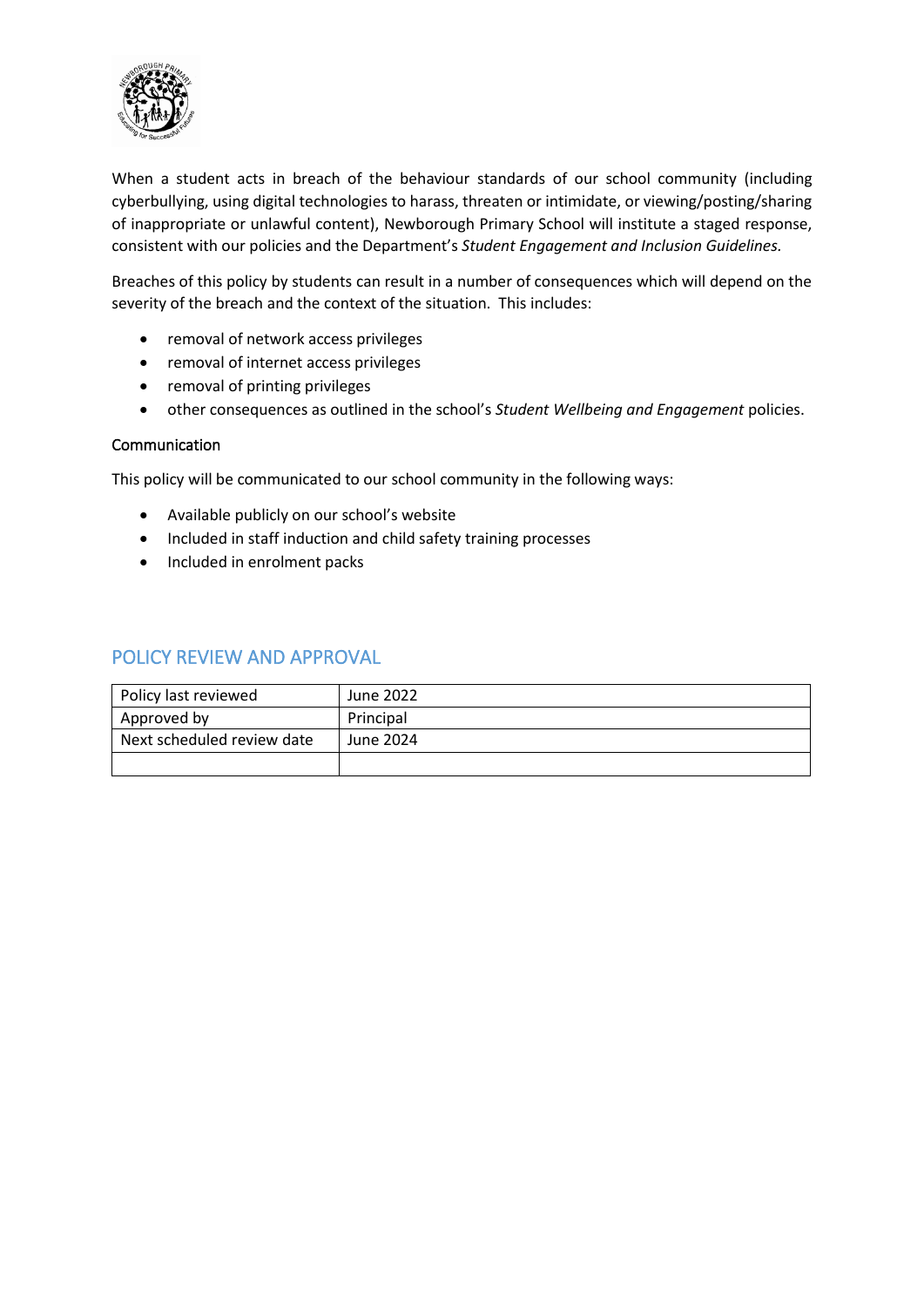

## **Acceptable Use Agreement**

At Newborough Primary School we support the right of all members of the school community to access safe and inclusive learning environments, including digital and online spaces. This form outlines the School's roles and responsibilities in supporting safe digital learning, as well as the expected behaviours we have of our students when using digital or online spaces.

At our School we:

- Have a **Student Engagement Policy** that outlines our School's values and expected standards of student conduct, including consequences for breaching the standards. This Policy extends to online conduct;
- Have programs in place to educate our students to be safe and responsible users of digital technologies
- Provide information about digital access issues such as online privacy, intellectual property and copyright;
- Supervise and support students using digital technologies in the classroom;
- Use clear protocols and procedures to protect students working in online spaces. This includes reviewing the safety and appropriateness of online tools and communities and removing offensive content at earliest opportunity
- Provide a filtered internet service to block inappropriate content. We acknowledge, however, that full protection from inappropriate content cannot be guaranteed
- Use online sites and digital tools that support students' learning;
- Address issues or incidents that have the potential to impact on the wellbeing of our students;
- Refer suspected illegal online acts to the relevant Law Enforcement authority for investigation;
- Support parents and care-givers to understand safe and responsible use of digital technologies and the strategies that can be implemented at home. The following resources provide current information from both the [Department of Education & Training a](http://www.education.vic.gov.au/about/programs/bullystoppers/Pages/parentmodules.aspx)nd The Children's eSafety Commission:

o [Bullystoppers Parent Interactive Learning Modules](http://www.education.vic.gov.au/about/programs/bullystoppers/Pages/parentmodules.aspx)

[\(www.education.vic.gov.au/about/programs/bullystoppers/Pages/parentmodul](http://www.education.vic.gov.au/about/programs/bullystoppers/Pages/parentmodules.aspx) [es.aspx\)](http://www.education.vic.gov.au/about/programs/bullystoppers/Pages/parentmodules.aspx) o [iParent | Office of the Children's eSafety Commissioner](https://www.esafety.gov.au/education-resources/iparent)  [\(https://www.esafety.gov.au/education-resources/iparent\)](https://www.esafety.gov.au/education-resources/iparent)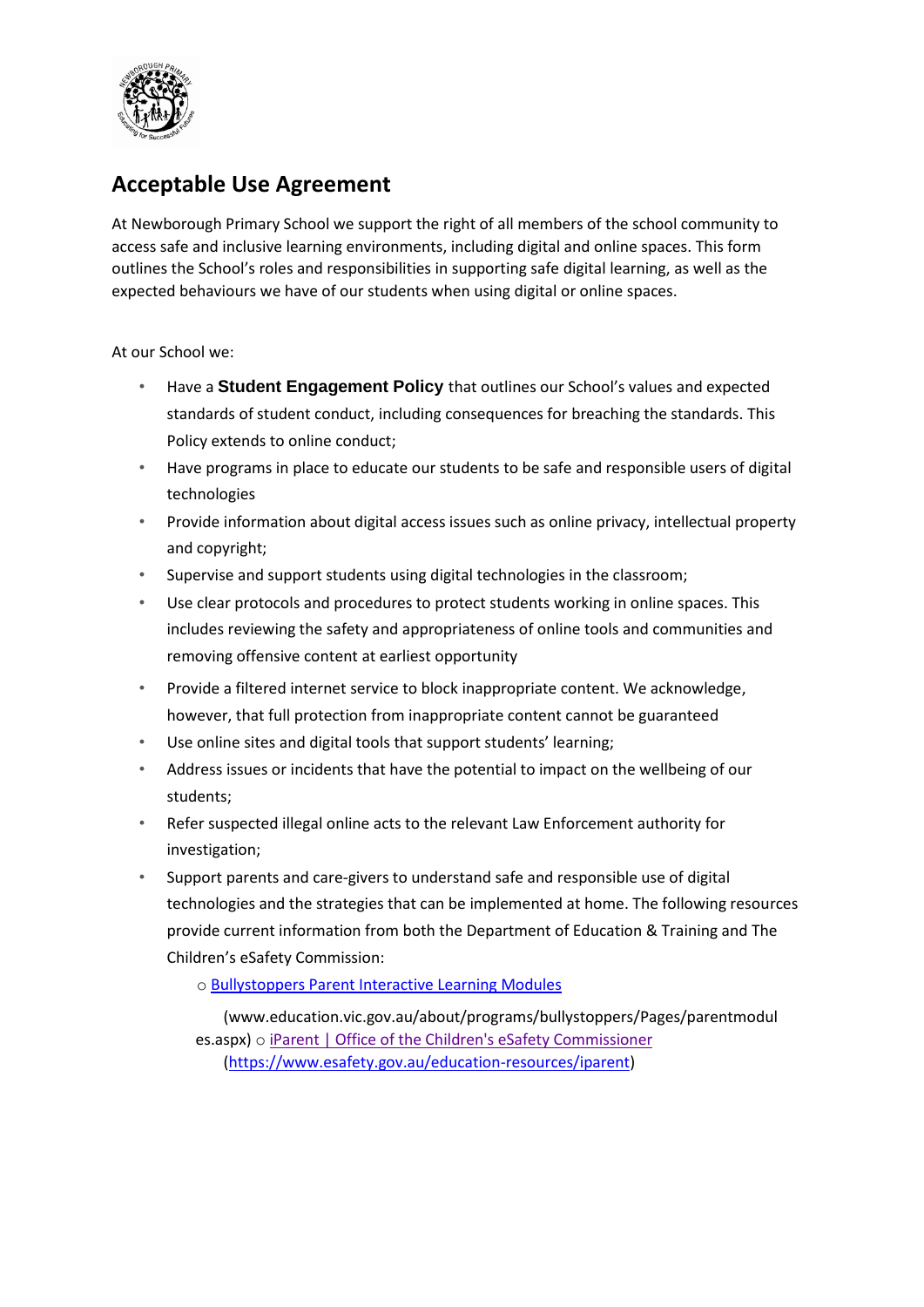

## Student declaration

When I use digital technologies and the internet I agree to be a safe, responsible and ethical user at all times by:

- Respecting others and communicating with them in a supportive manner;
- Never participating in online bullying (e.g. forwarding messages and supporting others in harmful, inappropriate or hurtful online behaviours);
- Protecting my privacy by not giving out personal details, including my full name, telephone number, address, passwords and images;
- Protecting the privacy of others by never posting or forwarding their personal details or images without their consent;
- Talking to a teacher or a trusted adult if I personally feel uncomfortable or unsafe online, or if I see others participating in unsafe, inappropriate or hurtful online behaviour;
- Thinking carefully about the content I upload or post online, knowing that this is a personal reflection of who I am and can influence what people think of me;
- Reviewing the terms and conditions of use for any digital or online tool (e.g. age restrictions, parental consent requirements), and if my understanding is unclear seeking further explanation from a trusted adult;
- Meeting the stated terms and conditions for any digital or online tool, and completing the required registration processes;
- Handling ICT devices with care and notifying a teacher of any damage or attention required;
- Abiding by copyright and intellectual property regulations by requesting permission to use images, text, audio and video, and attributing references appropriately;
- Not accessing media that falls outside the School's policies;
- Not downloading unauthorised programs, including games;
- Not interfering with network systems and security or the data of another user;
- Nor attempting to log into the network with a user name or password of another student.